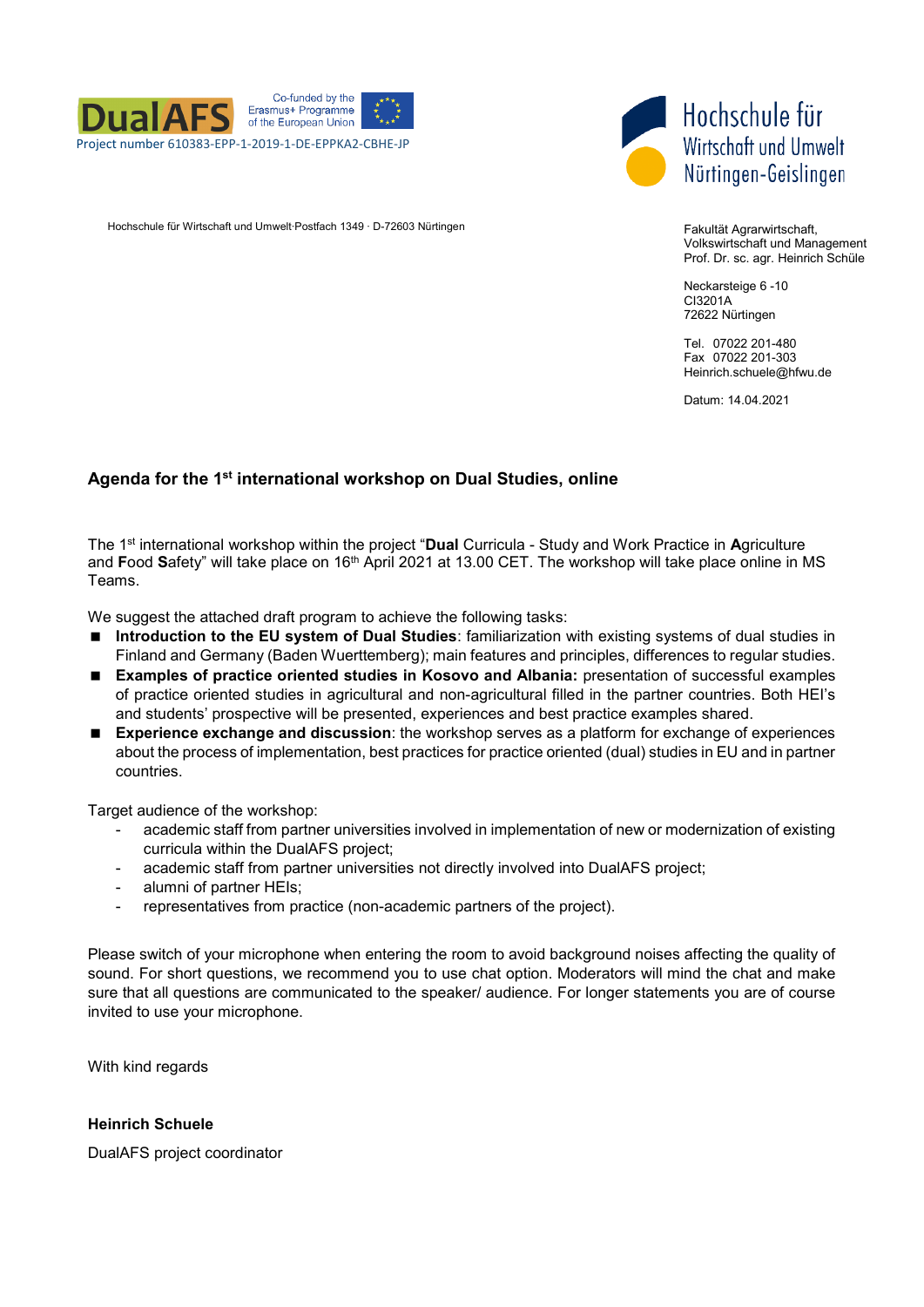



# **Programme – 1st international workshop**

**Dual** Curricula - Study and Work Practice in **A**griculture and **F**ood **S**afety

# **Friday, 16th April 2021**

| 13:00<br><b>CET</b> | Meeting in MS Teams                                                                                                                                                          |
|---------------------|------------------------------------------------------------------------------------------------------------------------------------------------------------------------------|
|                     | Moderators: <i>Prof. Dr. Heinrich Schuele</i>                                                                                                                                |
| 13:05               | Opening of the workshop and agenda                                                                                                                                           |
| CET                 | Prof. Dr. Heinrich Schüle, Project lead                                                                                                                                      |
| 13:10               | Dual Studies in EU. Examples of Germany and Finland                                                                                                                          |
| <b>CET</b>          | Principles of Dual Studies in Baden-Wuerttemberg, Germany.                                                                                                                   |
|                     | Examples of practice oriented studies in Nuertingen-Geislingen University<br>Prof. Dr. Heinrich Schuele, Nuertingen-Geislingen University                                    |
|                     | Principles of Dual Studies in Finland                                                                                                                                        |
| 14:00               | Examples of practice oriented studies in Savonia University of Applied<br><b>Sciences</b>                                                                                    |
| <b>CET</b>          | Kati Partanen, M.Sc., Ardita Jahja-Hoxha, Dr.,                                                                                                                               |
|                     | Savonia University of Applied Sciences                                                                                                                                       |
| 14:50<br><b>CET</b> | Coffee break                                                                                                                                                                 |
| 15:00               | Dual Studies. Examples of Albania and Kosovo                                                                                                                                 |
| <b>CET</b>          | Dual Bachelor studies in Management (Bank, Tourism, Business) at<br><b>University Durres Albania</b>                                                                         |
|                     | Prof. asoc. Dr. Osman Metalla, Faculty of Applied Science, University Durres<br>Examples of practice oriented studies in University of Prishtina<br>$\overline{\phantom{a}}$ |
|                     | Prof. Dr. Arben Mehmeti, University of Prishtina                                                                                                                             |
|                     | Examples of practice oriented studies in University "Isa Boletini" in Mitrovica<br>Bahtir Huseni, Arber Huseni, Dafina Llugaxhiu, University "Isa Boletini" in<br>Mitrovica  |
|                     | Experience in the cooperation in the EkoDairy program. Student's prospective<br>Ylberinë Baliu, University "Isa Boletini" in Mitrovica                                       |
| 16:30               | <b>Experience exchange and discussion</b>                                                                                                                                    |
| CET                 | All participants                                                                                                                                                             |
| 17:00<br>CET        | Workshop summary an closing                                                                                                                                                  |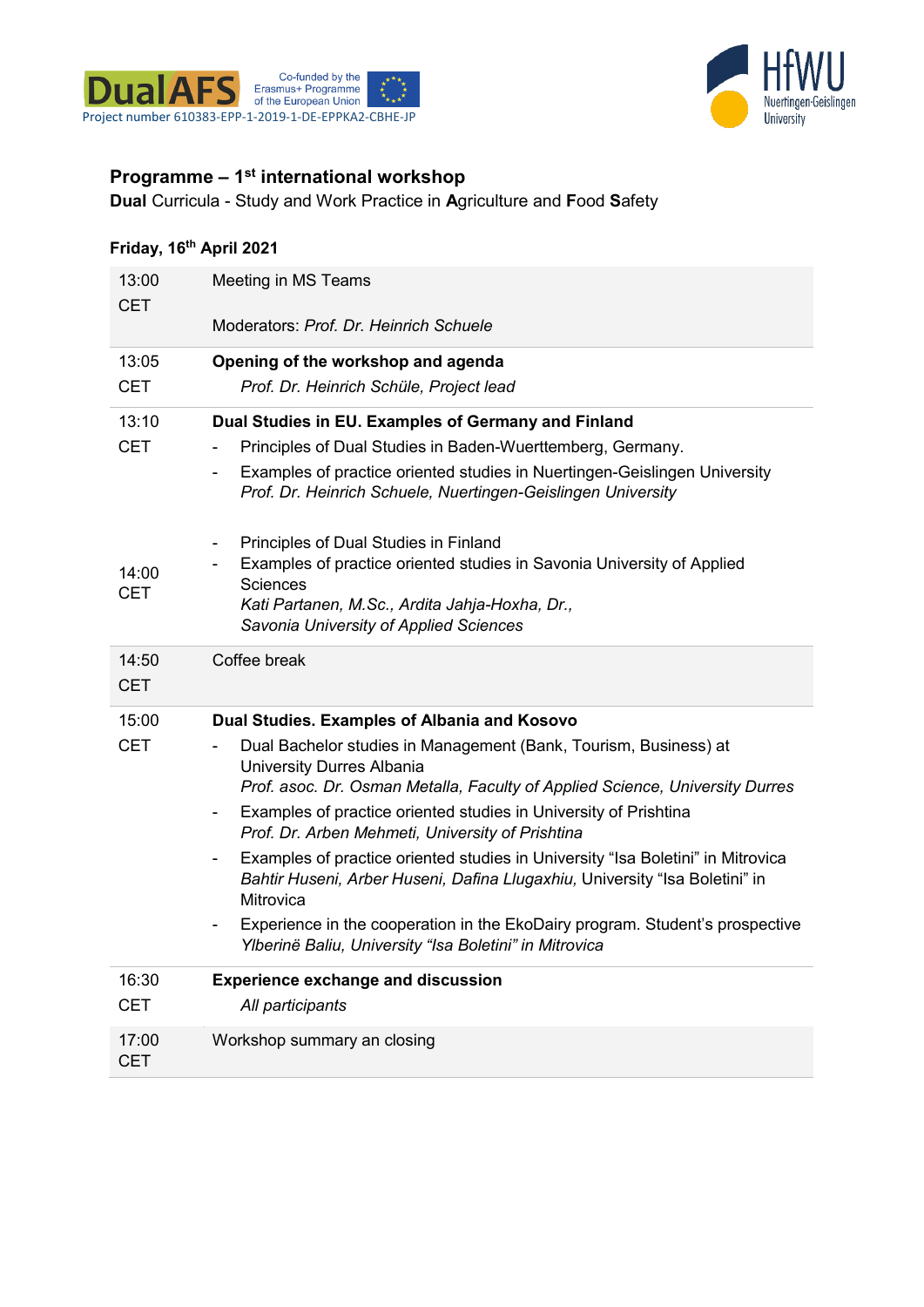



## **List of project participants**

#### **Nuertingen-Geislingen University, Germany.**  Heinrich Schuele, Prof. Dr. sc. agr. Angelika Thomas, Dr. sc. agr. Anna Borsuk, M.Sc.

# **Savonia University of Applied Sciences, Finland** Ardita Jahja-Hoxha, Dr.

Kati Partanen, M.Sc. (Agric.)

### **Agricultural University of Tirana, Albania**

Fatbardh Sallaku, Prof. Dr. Ilir Kristo, Prof. Dr Myqerem Tafaj, Prof. Dr. Dr. sc. agr. Anila Hoda, Prof. Dr Enkelejda Sallaku, Prof. Dr Lumturi Papa, Prof. Bari Musabelliu, Prof. Dr.

### **University "Fan Noli" Korce, Albania**

Gjergji Mero, Prof. asoc. Dr. Gjergji Papa, Prof as.dr. Dorian Marku, Dr.

### **Faculty for Agriculture and Veterinary, University of Prishtina, Kosovo**

Skender Muji, Prof. Dr. Bajram Berisha, Prof. Dr. Alltane Kryeziu, Prof. Asoc. Muhamet Kamberi, Prof. Asoc.

#### **University of Mitrovica "Isa Boletini", Kosovo**

Mensur Kelmendi, Prof. asoc. Dr. Bahtir Hyseni Arber Hyseni Valdet Gjinovci, Prof. Asoc. Mehush Aliu, Prof. Asoc. Dafina Llugaxhiu Malsore Pllana Shpend Doli

# **Livestock and Rural Development Centre, Albania**

Gori Stefi, Prof. Dr.

**Kosovo Food and Veterinary Agency, Kosovo** Kujtim Uka

**Kosovo Association of Milk Producers, Kosovo** Gente Kadriu

**Agricultural Centre of Technology Transfer, Korca** Roland Mecaj